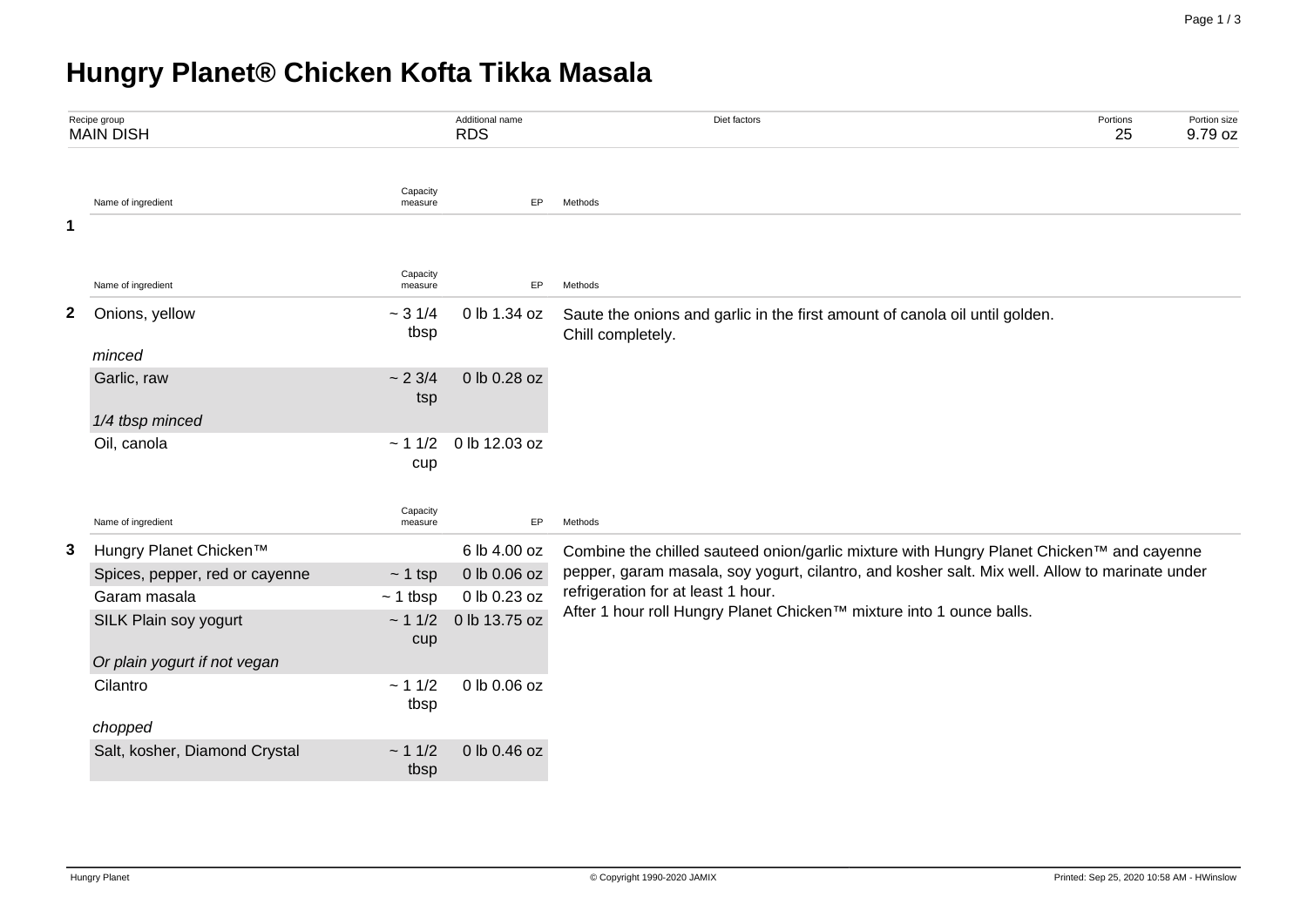| Name of ingredient | Capacity<br>measure |               | Methods                                                                                                 |
|--------------------|---------------------|---------------|---------------------------------------------------------------------------------------------------------|
| 4 Oil. canola      | $\sim$ 1 cup        |               | 0 lb 7.94 oz Heat remaining amount of canola oil and fry Hungry Planet Chicken™ kofta (meatballs) until |
| $1/3$ $cupp$       |                     |               | golden on all sides. Add to the tikka masala and simmer for 15-20 minutes.                              |
| Tikka Masala       |                     | 6 lb 12.71 oz |                                                                                                         |

## **4.1.1 SUB-RECIPE: TIKKA MASALA**

| Spices, cinnamon, stick<br>0 lb 0.16 oz<br>$1.6$ ea<br>Heat cinnamon stick in canola oil until it starts to uncurl.<br>Oil, canola<br>0 lb 6.02 oz<br>1 cup<br>Capacity<br>Name of ingredient<br>EP<br>measure<br>Methods<br>4.1.2<br>11/2<br>Ginger root, raw<br>0 lb 0.33 oz<br>Add ginger, onions and garlic to cinnamon and saute until golden.<br>tbsp<br>Onion, diced<br>0 lb 9.18 oz<br>1 pt<br>$15/8$ tsp<br>0 lb 0.17 oz<br>Garlic, raw, chopped<br>Capacity<br>Name of ingredient<br>EP<br>Methods<br>measure<br>4.1.3<br>Spices, coriander seed<br>31/3<br>0 lb 0.60 oz<br>Add coriander and cayenne and saute for 1 minute.<br>tbsp<br>0 lb 0.10 oz<br>Spices, pepper, red or cayenne<br>1 $1/2$ tsp<br>Capacity<br>Name of ingredient<br>EP<br>Methods<br>measure<br>4.1.4<br>Tomatoes, crushed, canned<br>2 1/4 gt 4 lb 11.00 oz<br>Add crushed tomatoes and simmer for 20-30 minutes. Remove cinnamon stick and puree with<br>stick blender.<br>Capacity<br>EP<br>Name of ingredient<br>Methods<br>measure |       | Name of ingredient | Capacity<br>measure | EP           | Methods                                                    |
|---------------------------------------------------------------------------------------------------------------------------------------------------------------------------------------------------------------------------------------------------------------------------------------------------------------------------------------------------------------------------------------------------------------------------------------------------------------------------------------------------------------------------------------------------------------------------------------------------------------------------------------------------------------------------------------------------------------------------------------------------------------------------------------------------------------------------------------------------------------------------------------------------------------------------------------------------------------------------------------------------------------------------|-------|--------------------|---------------------|--------------|------------------------------------------------------------|
|                                                                                                                                                                                                                                                                                                                                                                                                                                                                                                                                                                                                                                                                                                                                                                                                                                                                                                                                                                                                                           |       |                    |                     |              |                                                            |
|                                                                                                                                                                                                                                                                                                                                                                                                                                                                                                                                                                                                                                                                                                                                                                                                                                                                                                                                                                                                                           |       |                    |                     |              |                                                            |
|                                                                                                                                                                                                                                                                                                                                                                                                                                                                                                                                                                                                                                                                                                                                                                                                                                                                                                                                                                                                                           |       |                    |                     |              |                                                            |
|                                                                                                                                                                                                                                                                                                                                                                                                                                                                                                                                                                                                                                                                                                                                                                                                                                                                                                                                                                                                                           |       |                    |                     |              |                                                            |
|                                                                                                                                                                                                                                                                                                                                                                                                                                                                                                                                                                                                                                                                                                                                                                                                                                                                                                                                                                                                                           |       |                    |                     |              |                                                            |
|                                                                                                                                                                                                                                                                                                                                                                                                                                                                                                                                                                                                                                                                                                                                                                                                                                                                                                                                                                                                                           |       |                    |                     |              |                                                            |
|                                                                                                                                                                                                                                                                                                                                                                                                                                                                                                                                                                                                                                                                                                                                                                                                                                                                                                                                                                                                                           |       |                    |                     |              |                                                            |
|                                                                                                                                                                                                                                                                                                                                                                                                                                                                                                                                                                                                                                                                                                                                                                                                                                                                                                                                                                                                                           |       |                    |                     |              |                                                            |
|                                                                                                                                                                                                                                                                                                                                                                                                                                                                                                                                                                                                                                                                                                                                                                                                                                                                                                                                                                                                                           |       |                    |                     |              |                                                            |
|                                                                                                                                                                                                                                                                                                                                                                                                                                                                                                                                                                                                                                                                                                                                                                                                                                                                                                                                                                                                                           |       |                    |                     |              |                                                            |
|                                                                                                                                                                                                                                                                                                                                                                                                                                                                                                                                                                                                                                                                                                                                                                                                                                                                                                                                                                                                                           |       |                    |                     |              |                                                            |
|                                                                                                                                                                                                                                                                                                                                                                                                                                                                                                                                                                                                                                                                                                                                                                                                                                                                                                                                                                                                                           |       |                    |                     |              |                                                            |
|                                                                                                                                                                                                                                                                                                                                                                                                                                                                                                                                                                                                                                                                                                                                                                                                                                                                                                                                                                                                                           |       |                    |                     |              |                                                            |
|                                                                                                                                                                                                                                                                                                                                                                                                                                                                                                                                                                                                                                                                                                                                                                                                                                                                                                                                                                                                                           |       |                    |                     |              |                                                            |
|                                                                                                                                                                                                                                                                                                                                                                                                                                                                                                                                                                                                                                                                                                                                                                                                                                                                                                                                                                                                                           | 4.1.5 | Coconut milk       | 1 pt                | 1 lb 1.02 oz | Add coconut milk and return to a simmer. Season with salt. |
| Salt, kosher, Diamond Crystal<br>0 lb 0.15 oz<br>1 $1/2$ tsp                                                                                                                                                                                                                                                                                                                                                                                                                                                                                                                                                                                                                                                                                                                                                                                                                                                                                                                                                              |       |                    |                     |              |                                                            |